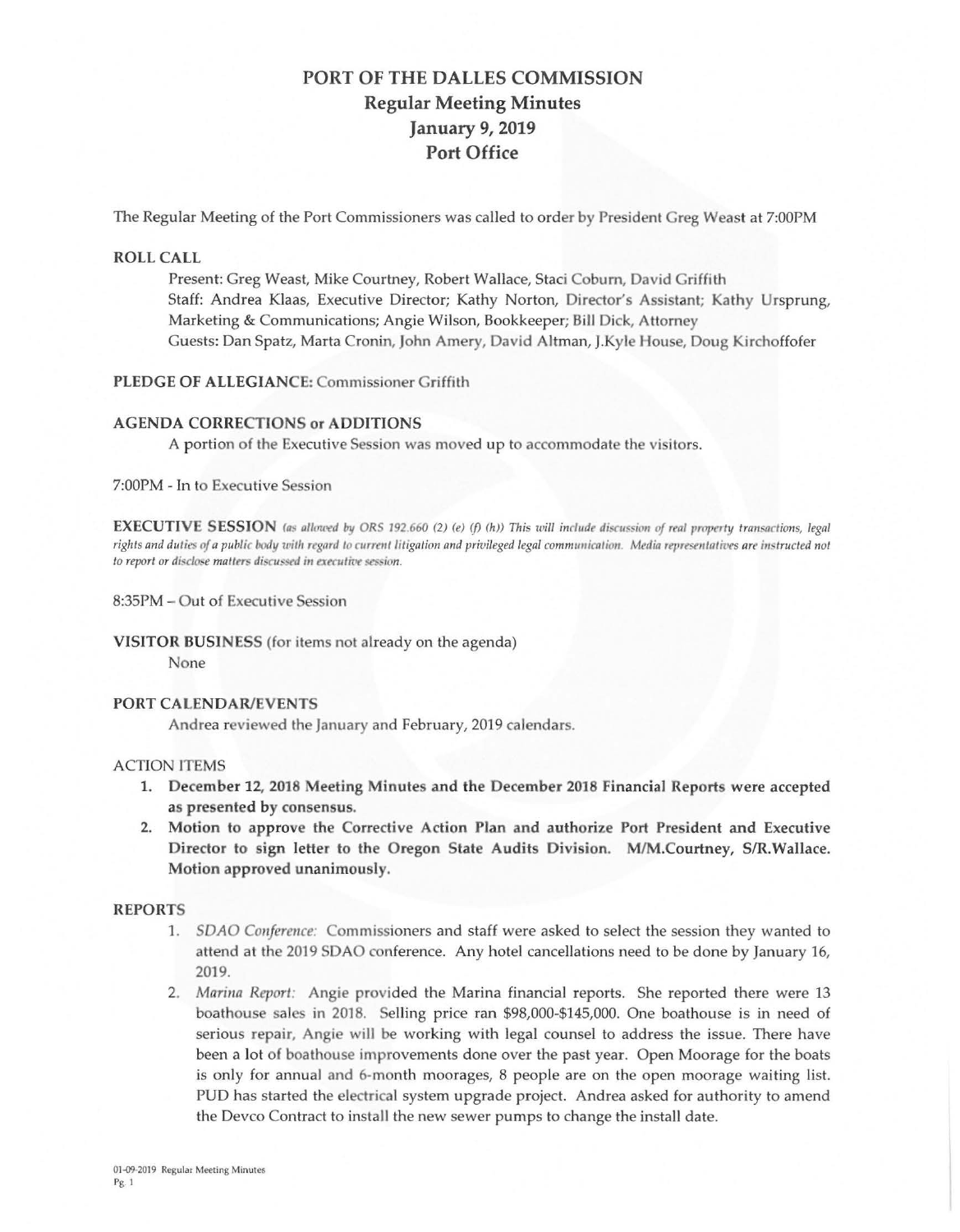a. MOTION to authorize the Executive Director to amend the Devco Contract to change the install date until after the electrical system upgrade project is done. M/M.Courtney, S/S.Coburn. Motion approved unanimously.

The Commission asked that a future Port Commission meeting be held at the Marina.

- 3. *Staff Report:* A full report was provided in the Agenda Packet. Gorge Works-application live on the website, developing a procedural handbook, working on possibility of transitioning Gorge Works to operation by the regional chambers; Marketing-year in review newsletter out in December, working on new search engine optimization for website; Food LAB-Discovery information has been sent to Matt Buck. Matt is scheduled to make first visit to The Dalles to meet with Port staff and Commissioners; Columbia Gorge Vet-Project is under construction; Project Inquiries-Company looking to manufacture portable sawmills and build 800sqft homes, individual interested in situating a Donut Shack on Port office property; Other-Kathy U attended quarterly Regional Solutions Meeting, Meadow Outdoor lease payment received, year-end payroll has been completed, COT next DC trip will be March 18-21, 2019, Oregon & Washington legislators sent a letter to Secretary Perdue re: request for Scenic Area economic development funds.
- 4. *Reports of Committees* 
	- a) Chamber of Commerce: Commissioner Griffith Update on Chamber activities including promoting a trip to China.
	- b) Dufur: Wallace Meeting with legislators Smith and Bonham to provide update on local projects and issues.
	- c) Wasco EDC: Ursprung Meeting on January 10, 2019 to start scope of work for 2019.
	- d) Urban Renewal: Coburn No meeting.
	- e) COT: Weast/Klaas Preparing for March trip

#### 9:05PM - In to Executive Session

**EXECUTIVE SESSION** (as allowed by ORS 192.660 (2) (e) (f) (h)) This will include discussion of real property transactions, legal rights and duties of a public body with regard to current litigation and privileged legal communication. Media representatives are instructed not to report or disclose matters discussed in executive session.

9:07PM - Out of Executive Session

#### **DECISIONS FROM EXECUTIVE SESSION**

- **1. Motion to instruct Port staff and Legal counsel to enter into an Intergovernmental Agreement with Columbia Gorge Community College for a \$1,500 ,000.00 loan at 3.5% interest for 3-5 years**  with an incentive to prepay. M/R.Wallace, S/S.Coburn, discussion.
	- Motion to amend Motion #1 to instruct Port staff and Legal counsel to enter into an **Intergovernmental Agreement with Columbia Gorge Community CoJiege for \$1,500,000.00 at 4% for 4 years or 3.5% for anything less than 4 years. M/M.Courtney, SIS.Coburn, Motion approved unanimously .**
	- **b.** Motion #1 approved as amended unanimously.
- **2. Motion to direct Port staff and Legal counsel to negotiate with Kydo for a lease to purchase offer for lots #24 and 1125 in the Columbia Gorge Industrial Center to include a non-refundable upfront payment of \$125 ,000 .00 to help get Q-Life services to the site. M/M.Courtney, SIR.Wallace, Motion approved unanimously .**

#### **COMMISSION CALL**

1. President: Commissioner Weast – Requested to have April Port Commission meeting moved from April 10, 2019 to April 17, 2019. Request was approved by consensus. Commissioners need to return their Executive Director evaluation forms to Commissioner Griffith by February 1, 2019.